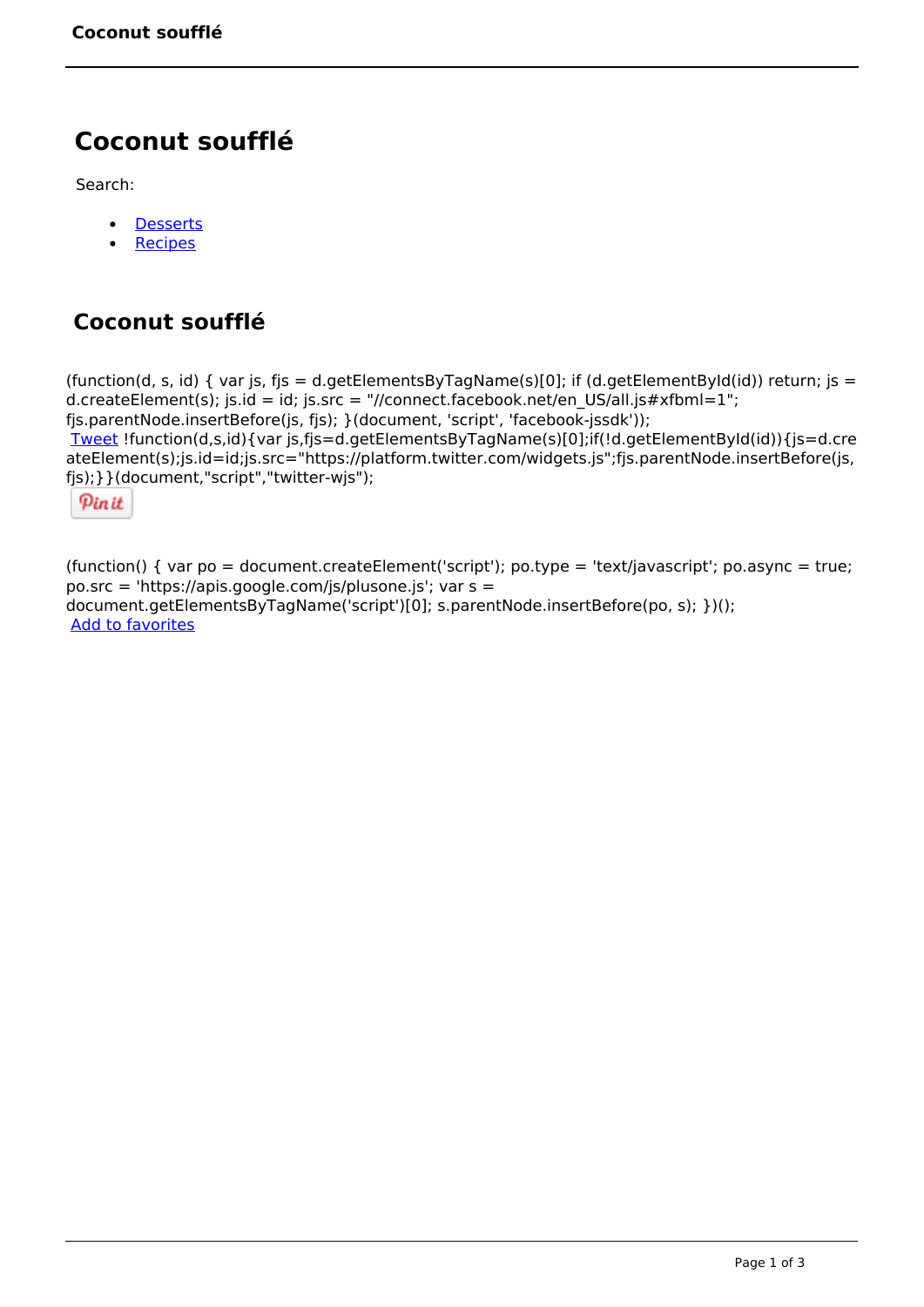

Rate this recipe

2 people are cooking this [Count me in](https://www.naturalhealthmag.com.au/flag/flag/favorites/826?destination=printpdf%2F826&token=b951833d6fe44264cf04be9a26733584)

Sweet, shredded coconut and coconut sugar give this delicate coconut dessert soufflé recipe a light flavour.

#### **Ingredients** (serves 8)

- $\bullet$  3 tbsp plus  $\frac{1}{2}$  cup coconut sugar, divided
- 1 cup sweetened shredded coconut, toasted if desired
- 1 vanilla pod (use the seeds scraped out)
- 1½ cups organic low-fat milk
- 2 tbsp unsalted butter
- 2 tbsp olive oil
- $\cdot$   $\frac{1}{4}$  cup coconut flour
- 4 large free-range egg yolks, at room temperature
- 8 large egg whites, at room temperature
- $\cdot$  ½ tsp salt

### **METHOD**

Position rack in lower third of oven; preheat to 180°C. Coat eight ramekins or a two-and-a-half litre soufflé dish (or similar-size baking dish) with olive oil cooking spray. Sprinkle with enough of the